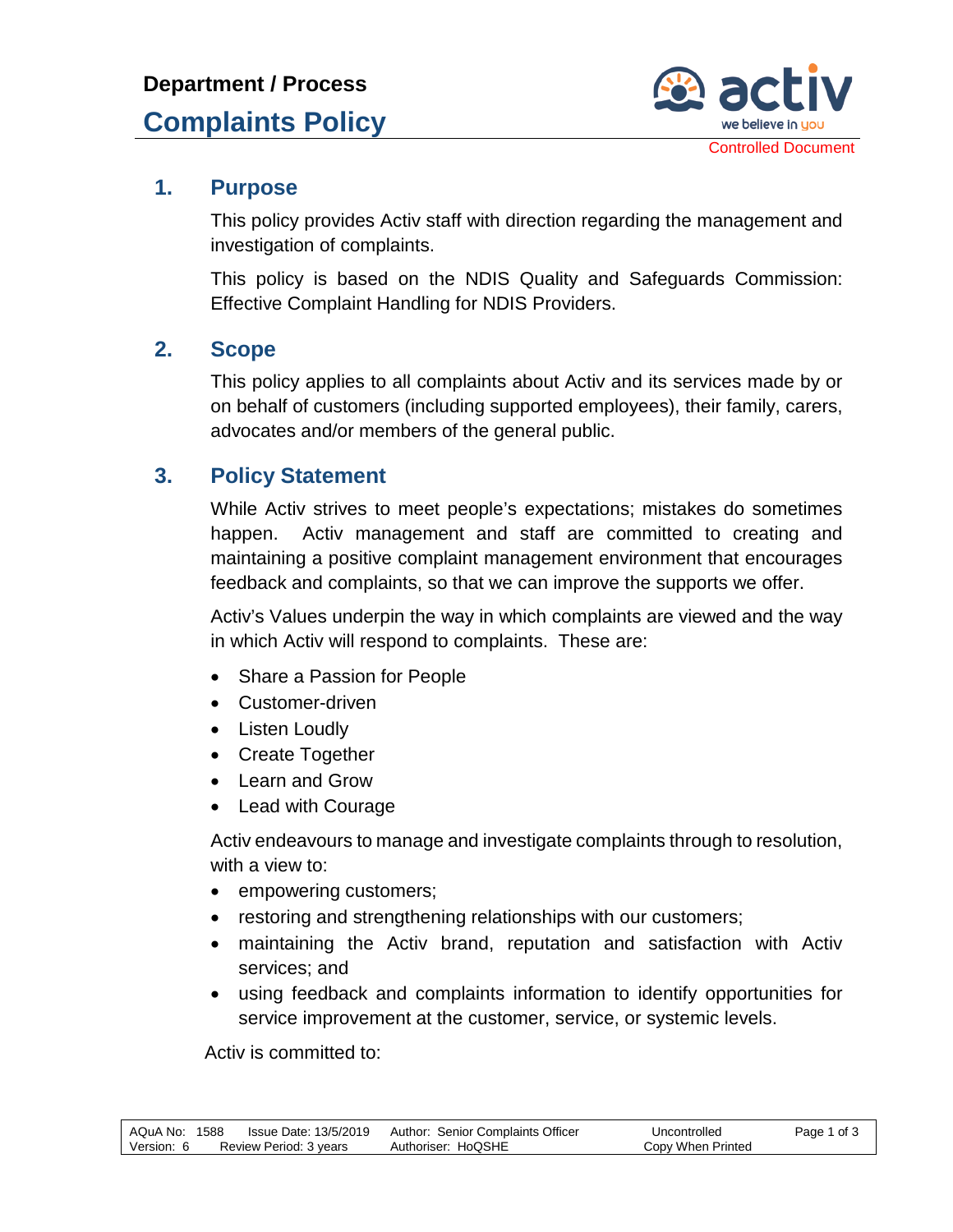## **Department / Process**

# **Complaints Policy**



Controlled Document

- Providing staff with training to understand their respective roles and responsibilities in relation to the complaints management and resolution.
- Providing customers, families, carers, advocates and members of the public information about their rights to complain and the different ways through which they can raise complaints both internally, externally and anonymously.
- Reassuring customers, families, carers that they can raise complaints in confidence at any level in the organisation, without fear of retribution.
- Providing customers, families, carers, advocates and members of the public with appropriate support and assistance to raise complaints.
- Investigating and managing complaints to closure in a fair, effective, efficient and timely manner; in line with the principles of natural justice
- Keeping complainants included and informed throughout the complaints investigation process.
- Taking appropriate action will be taken in relation to the issues raised; and focused on improvement.

## **4. Definitions**

**Activ** – is any service program, facility or business operated by Activ.

**Complaint** – is an expression of dissatisfaction with any aspect of Activ services, including how a previous complaint was handled, made by an Activ customer, supported employee, their family, carer, advocate and/or member of the general public for which a response or resolution is explicitly or implicitly expected, or legally required.

**Serious Complaint** – is one in which:

- Legal action may result;
- There is an allegation of physical, financial, sexual, or emotional abuse or neglect of a customer/supported employee by an Activ staff member;
- The action of an Activ staff member or customer/supported employee may result in death or serious injury to another person;
- The complaint may have an impact on the reputation and services of Activ as a whole; and/or
- Action by a staff member breaches any of the National Standards for Disability Services (NSDS), the NDIS Rules, Activ's Code of Conduct, or their employment contract.

| AQuA No: 1588 |                        | Issue Date: 13/5/2019 | Author: Senior Complaints Officer | Uncontrolled      | Page 2 of 3 |
|---------------|------------------------|-----------------------|-----------------------------------|-------------------|-------------|
| Version: 6    | Review Period: 3 vears |                       | Authoriser: HoQSHE                | Copy When Printed |             |